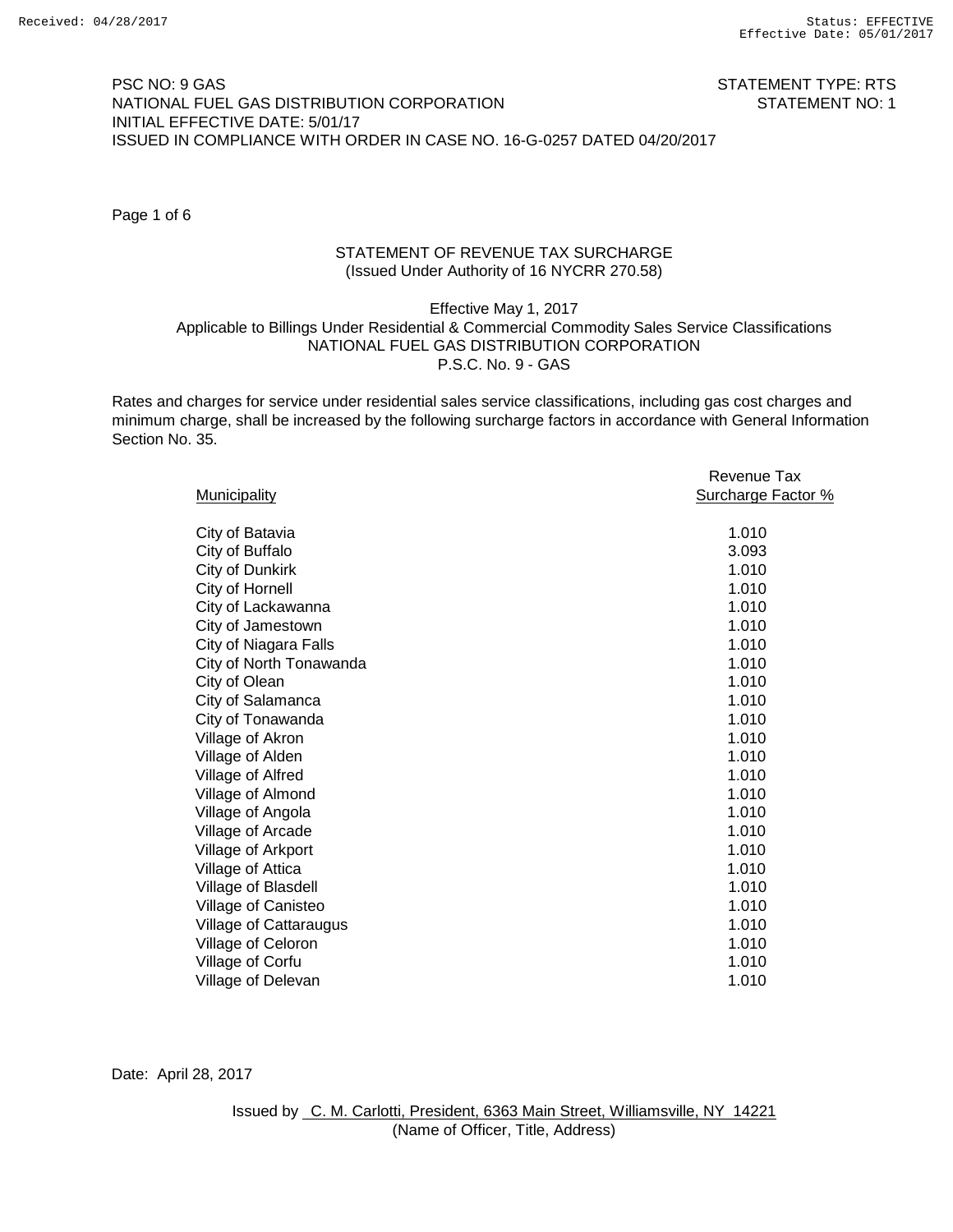#### Page 2 of 6

# STATEMENT OF REVENUE TAX SURCHARGE (Issued Under Authority of 16 NYCRR 270.58)

### Effective May 1, 2017 Applicable to Billings Under Residential & Commercial Commodity Sales Service Classifications NATIONAL FUEL GAS DISTRIBUTION CORPORATION P.S.C. No. 9 - GAS

| Revenue Tax<br>Surcharge Factor % |
|-----------------------------------|
|                                   |
| 1.010                             |
| 1.010                             |
| 1.010                             |
| 1.010                             |
| 1.010                             |
| 1.010                             |
| 1.010                             |
| 1.010                             |
| 1.010                             |
| 1.010                             |
| 1.010                             |
| 1.010                             |
| 1.010                             |
| 1.010                             |
| 1.010                             |
| 1.010                             |
| 1.010                             |
| 1.010                             |
| 1.010                             |
| 1.010                             |
| 1.010                             |
| 1.010                             |
| 1.010                             |
| 1.010                             |
| 1.010                             |
| 0.000                             |
|                                   |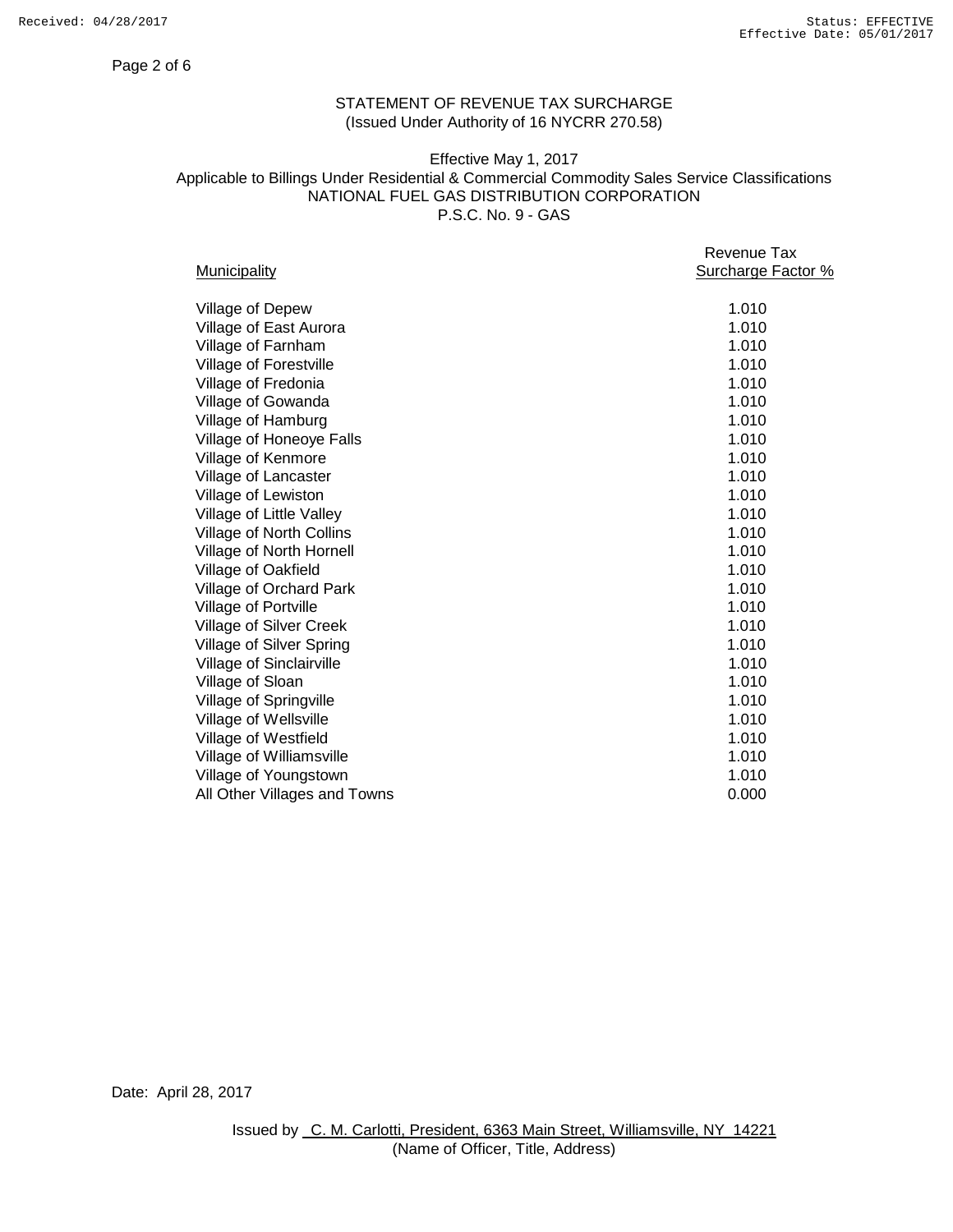### Page 3 of 6

# STATEMENT OF REVENUE TAX SURCHARGE (Issued Under Authority of 16 NYCRR 270.58)

## Effective May 1, 2017 Applicable to Billings Under Residential Transportation Service Classifications NATIONAL FUEL GAS DISTRIBUTION CORPORATION P.S.C. No. 9 - GAS

Rates and charges for service under residential transportation service classifications, including minimum charge, shall be increased by the following surcharge factors in accordance with General Information Section No. 35.

|                          | Revenue Tax        |
|--------------------------|--------------------|
| Municipality             | Surcharge Factor % |
|                          |                    |
| City of Batavia          | 3.093              |
| City of Buffalo          | 5.263              |
| City of Dunkirk          | 3.093              |
| City of Hornell          | 3.093              |
| City of Lackawanna       | 3.093              |
| City of Jamestown        | 3.093              |
| City of Niagara Falls    | 3.093              |
| City of North Tonawanda  | 3.093              |
| City of Olean            | 3.093              |
| City of Salamanca        | 3.093              |
| City of Tonawanda        | 3.093              |
| Village of Akron         | 3.093              |
| Village of Alden         | 3.093              |
| Village of Alfred        | 3.093              |
| Village of Almond        | 3.093              |
| Village of Angola        | 3.093              |
| Village of Arcade        | 3.093              |
| Village of Arkport       | 3.093              |
| Village of Attica        | 3.093              |
| Village of Blasdell      | 3.093              |
| Village of Canisteo      | 3.093              |
| Village of Cattaraugus   | 3.093              |
| Village of Celoron       | 3.093              |
| Village of Corfu         | 3.093              |
| Village of Delevan       | 3.093              |
| Village of Depew         | 3.093              |
| Village of East Aurora   | 3.093              |
| Village of Farnham       | 3.093              |
| Village of Forestville   | 3.093              |
| Village of Fredonia      | 3.093              |
| Village of Gowanda       | 3.093              |
| Village of Hamburg       | 3.093              |
| Village of Honeoye Falls | 3.093              |
| Village of Kenmore       | 3.093              |
| Village of Lancaster     | 3.093              |
| Village of Lewiston      | 3.093              |
| Village of Little Valley | 3.093              |
|                          |                    |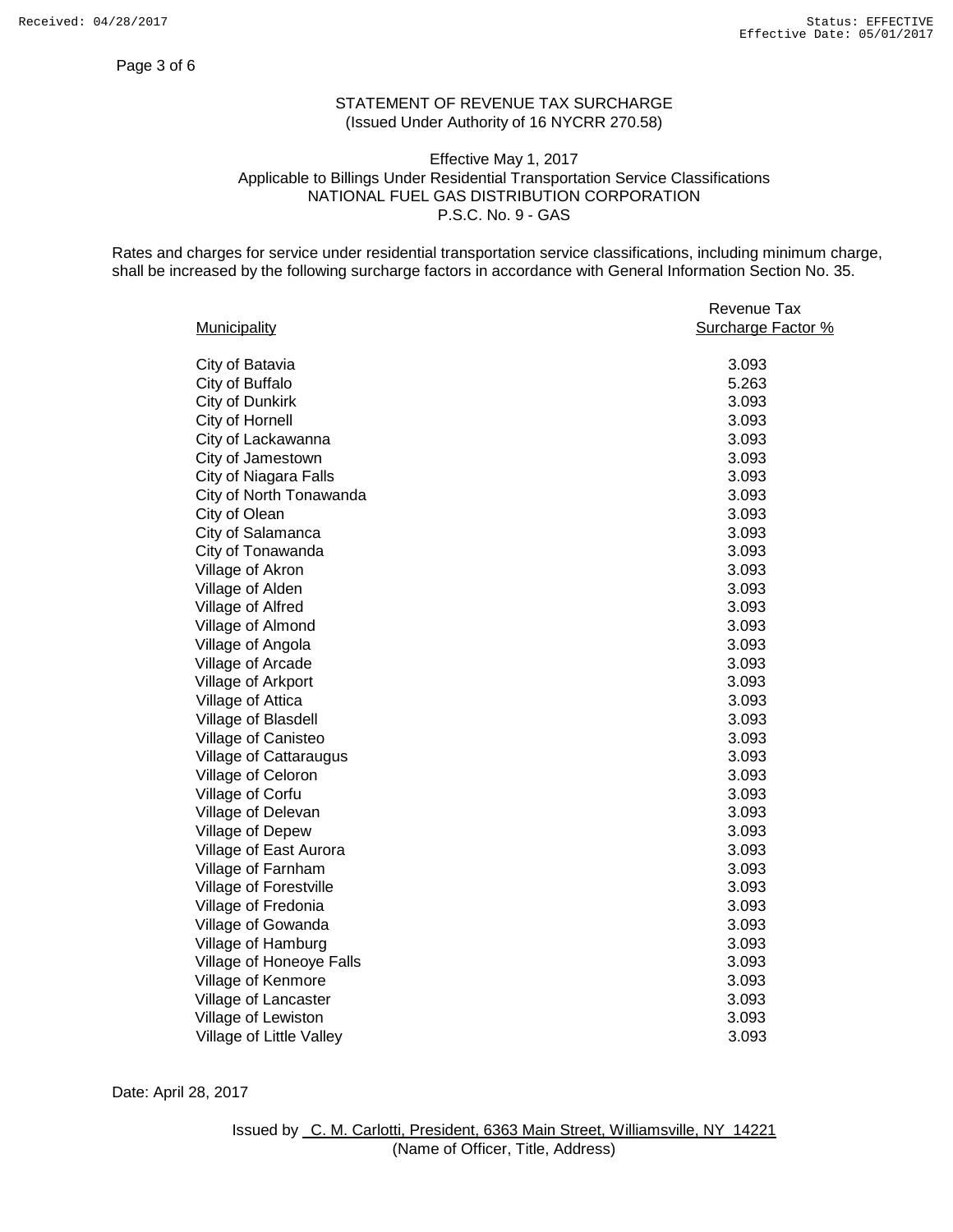#### Page 4 of 6

# STATEMENT OF REVENUE TAX SURCHARGE (Issued Under Authority of 16 NYCRR 270.58)

## Effective May 1, 2017 Applicable to Billings Under Residential Transportation Service Classifications NATIONAL FUEL GAS DISTRIBUTION CORPORATION P.S.C. No. 9 - GAS

|                                 | Revenue Tax        |
|---------------------------------|--------------------|
| <b>Municipality</b>             | Surcharge Factor % |
| <b>Village of North Collins</b> | 3.093              |
| Village of North Hornell        | 3.093              |
| Village of Oakfield             | 3.093              |
| <b>Village of Orchard Park</b>  | 3.093              |
| Village of Portville            | 3.093              |
| <b>Village of Silver Creek</b>  | 3.093              |
| Village of Silver Spring        | 3.093              |
| Village of Sinclairville        | 3.093              |
| Village of Sloan                | 3.093              |
| Village of Springville          | 3.093              |
| Village of Wellsville           | 3.093              |
| Village of Westfield            | 3.093              |
| Village of Williamsville        | 3.093              |
| Village of Youngstown           | 3.093              |
| All Other Villages and Towns    | 2.041              |
|                                 |                    |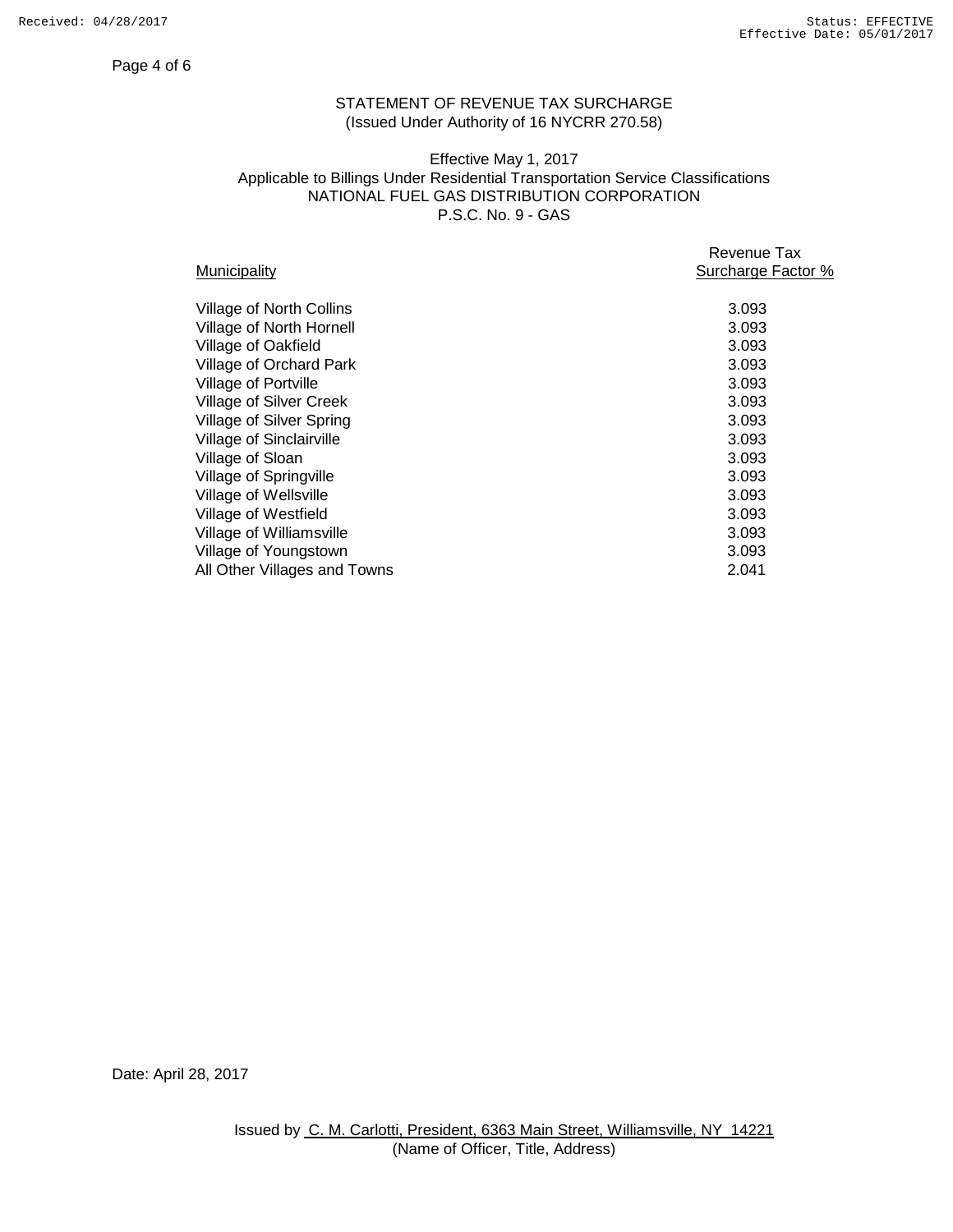#### Page 5 of 6

# STATEMENT OF REVENUE TAX SURCHARGE (Issued Under Authority of 16 NYCRR 270.58)

### Effective May 1, 2017 Applicable to Billings Under All Commercial Transportation Service Classifications NATIONAL FUEL GAS DISTRIBUTION CORPORATION P.S.C. No. 9 - GAS

Rates and charges for service under all commercial transportation service classifications (non-residential service), including minimum charge, shall be increased by the following surcharge factors in accordance with General Information Section No. 35.

|                          | Revenue Tax        |
|--------------------------|--------------------|
| Municipality             | Surcharge Factor % |
|                          |                    |
| City of Batavia          | 1.010              |
| City of Buffalo          | 3.093              |
| City of Dunkirk          | 1.010              |
| City of Hornell          | 1.010              |
| City of Lackawanna       | 1.010              |
| City of Jamestown        | 1.010              |
| City of Niagara Falls    | 1.010              |
| City of North Tonawanda  | 1.010              |
| City of Olean            | 1.010              |
| City of Salamanca        | 1.010              |
| City of Tonawanda        | 1.010              |
| Village of Akron         | 1.010              |
| Village of Alden         | 1.010              |
| Village of Alfred        | 1.010              |
| Village of Almond        | 1.010              |
| Village of Angola        | 1.010              |
| Village of Arcade        | 1.010              |
| Village of Arkport       | 1.010              |
| Village of Attica        | 1.010              |
| Village of Blasdell      | 1.010              |
| Village of Canisteo      | 1.010              |
| Village of Cattaraugus   | 1.010              |
| Village of Celoron       | 1.010              |
| Village of Corfu         | 1.010              |
| Village of Delevan       | 1.010              |
| Village of Depew         | 1.010              |
| Village of East Aurora   | 1.010              |
| Village of Farnham       | 1.010              |
| Village of Forestville   | 1.010              |
| Village of Fredonia      | 1.010              |
| Village of Gowanda       | 1.010              |
| Village of Hamburg       | 1.010              |
| Village of Honeoye Falls | 1.010              |
| Village of Kenmore       | 1.010              |
| Village of Lancaster     | 1.010              |
| Village of Lewiston      | 1.010              |
| Village of Little Valley | 1.010              |